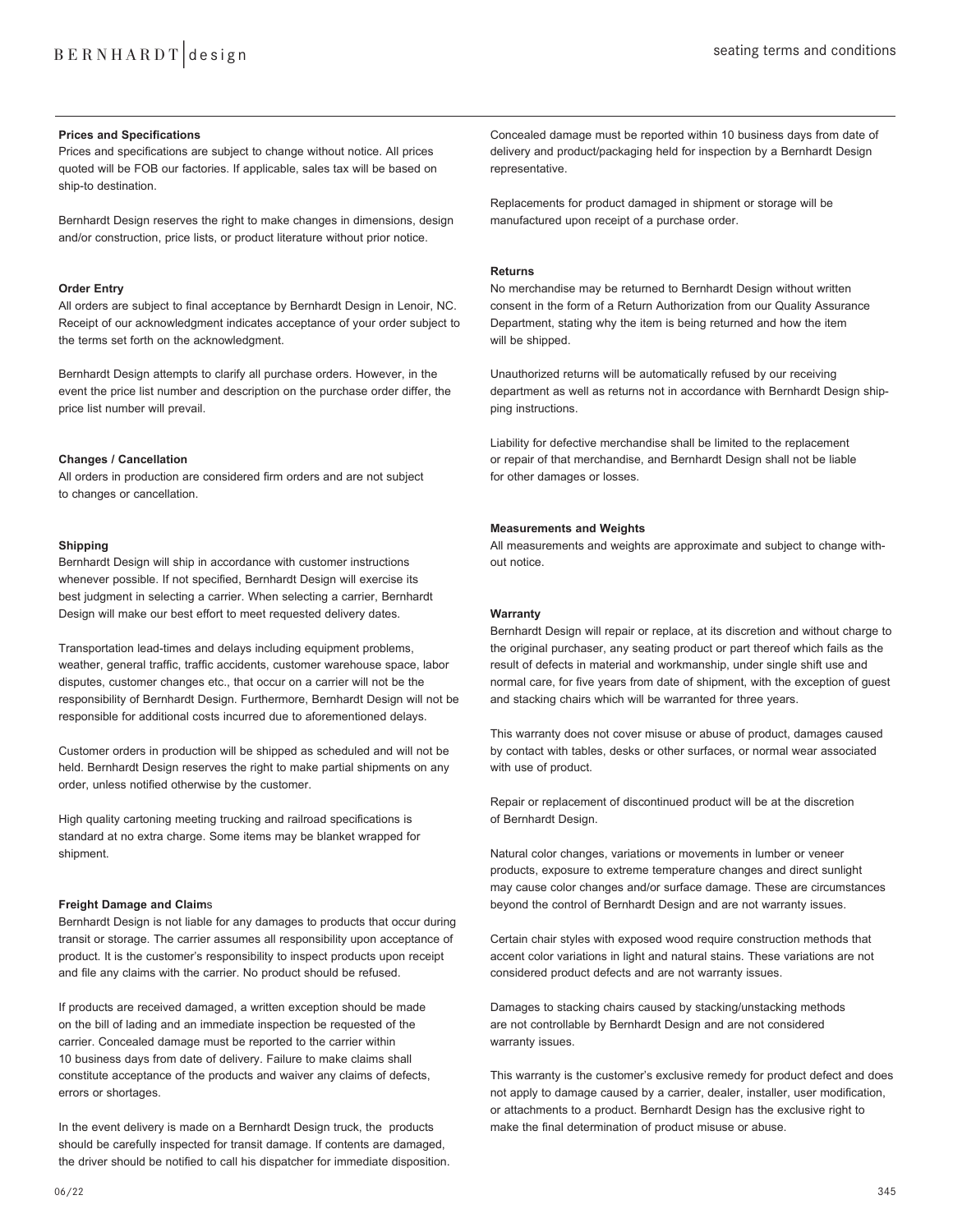This warranty excludes fabrics, leathers and any other textiles for wearing quality, color fastness, shrinkage, wrinkling, stretching, or dye lot match.

Except as stated above, Bernhardt Design makes no express or implied warranties as to any product, and in particular, makes no warranty of merchantability or of fitness for any particular purpose.

Bernhardt Design shall not be liable for any consequential or incidental damages or for commercial loss arising from any product defect.

### **Care and Use**

Finished wood surfaces should be cleaned with a soft damp cloth, wiping in the direction of the grain. Dry with a soft cloth, wiping in the grain direction. Do not use waxes or furniture polish as these will cause an unsightly film build-up.

#### **Custom Design**

Bernhardt Design will alter some of its products to meet your specific needs. Contact your Bernhardt Design sales representative when a custom design is needed. Custom designs require minimum quantities, additional leadtime and upcharges.

A custom job number, available from your Bernhardt Design sales representative, must be submitted with purchase orders.

#### **Customer's Own Material (COM) - Customer's Own Leather (COL)**

Due to aesthetic reasons or application restraints, Bernhardt Design must preapprove COM/COL fabrics for application on certain Bernhardt Design products. Reference the individual product details for frames requiring preapproval.

Certain fabric types require COM approval for use on any frame. The fabric types include, but are not limited to, thin fabrics without backing such as nylon or linen, parachute cloth, woven grass cloth or transparent materials, and heavier fabrics such as "rug" weight and thick mohair. Fabrics with more than 40% silk content will not be accepted.

#### **PREAPPROVAL PROCEDURE**

P**lease submit a 12" X 12" sample for testing prior to the actual shipment of COM/COL to Bernhardt Design.** 

**Exception: Certain Neighborhood frames require additional yardage for testing. See product for details.**

**SHIPPING ADDRESS FOR SAMPLES: Bernhardt Design 1839 Morganton Blvd. SW Lenoir, NC 28645 Attn: Customer Service**

# **Along with the COM/COL sample, the product number, quantity of products, and contact information must be specified.**

Bernhardt Design reserves the right to reject any covering which in our opinion is unsuitable for upholstery purposes. However, Bernhardt Design shall in no instance be held responsible for tailoring variances that result from the application of a particular textile or leather to a specific frame.

All yardage requirements shown in the price list are based on 54" plain material. Fabrics with a vertical repeat that must be matched, or that are less than 54" wide, require more yardage. The chart below should be used for determining additional COM yardage requirements.

Please add the indicated percentage to the yardage shown beside the style number in the price list. This guide will accurately cover most COM orders, but there will be instances due to unusual repeats or designs that additional yardages may be required. Bernhardt Design will not be held responsible for the purchase of any additional COM that may be required.

When specifying a COM fabric that is more than 54" wide and includes a vertical and horizontal repeat, contact the Bernhardt Design office for additional yardage requirements. Bernhardt Design will not be held responsible for the purchase of any additional COM that may be required.

When specifying more than one textile on seating items, such as contrasting fabrics, welts, and contrasting welts, additional yardage may be required due to fabric yield.

When ordering multi-item modular configurations, the total COM/COL yardage must be provided from the same dye lot in a continuous roll(s).

**All COM's will be cut and applied at the discretion of Bernhardt Design unless special cutting instructions are included in writing with the purchase order. Fabric patterns must be identified as horizontal or vertical application.** 

**Bernhardt Design will not be held responsible for defective fabrics, as all COM's are accepted as first quality goods.**

# **Fabric Yardage Vertical Repeat**

| Fabric<br>Width | Plain<br>Fabric | $2" - 10"$<br>Repeat | $11" - 20"$<br>Repeat | $21" - 25"$<br>Repeat | $26" - 30"$<br>Repeat |
|-----------------|-----------------|----------------------|-----------------------|-----------------------|-----------------------|
| 54"             | 0%              | 10%                  | 15%                   | 20%                   | 25%                   |
| $51 - 53"$      | 15%             | 20%                  | 25%                   | 30%                   | 35%                   |
| 48-50"          | 30%             | 35%                  | 40%                   | 45%                   | 50%                   |
| 45-47"          | 45%             | 50%                  | 55%                   | 60%                   | 65%                   |
| $36 - 44"$      | 60%             | 65%                  | 70%                   | 75%                   | 80%                   |
|                 |                 |                      |                       |                       |                       |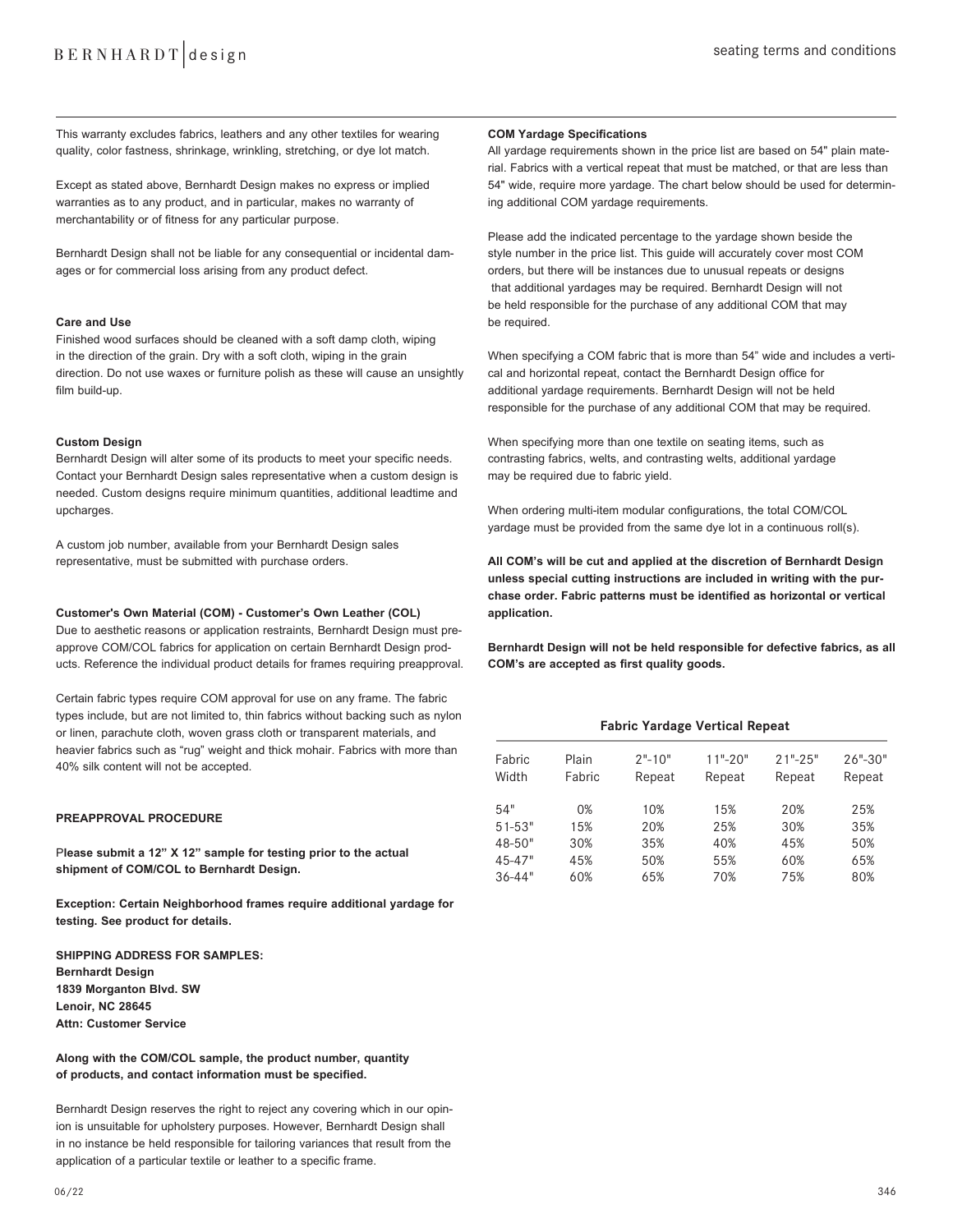### **COL Specifications**

Leather (COL) requirements are shown in square feet and calculated for hides that are 40 square feet or above. For hides below 40 square feet add 15% to the footage requirements. For calf hides below 30 square feet add 30% to the footage requirements. Bernhardt Design will not be held responsible for receipt of defective leathers, as all COL's are accepted as first quality goods.

# **COM/COL Tagging**

**All COM/COL must be properly tagged on the receiving documents in order for Bernhardt Design to match your fabric with your order.** 

**Bernhardt Design will not be responsible for any delays caused by fabric not correctly marked.** 

| Dealer: <b>Example</b>                                                                                                                                                                                                         |  |
|--------------------------------------------------------------------------------------------------------------------------------------------------------------------------------------------------------------------------------|--|
| Tagged for: The control of the control of the control of the control of the control of the control of the control of the control of the control of the control of the control of the control of the control of the control of  |  |
| Product No.: The contract of the contract of the contract of the contract of the contract of the contract of the contract of the contract of the contract of the contract of the contract of the contract of the contract of t |  |
| P.O. No.: <u>______</u>                                                                                                                                                                                                        |  |
| Ack. No.: Ack and the set of the set of the set of the set of the set of the set of the set of the set of the                                                                                                                  |  |

# **COM/COL SHIPPING ADDRESS:**

**Bernhardt Design Plant # 7T Door #10 1402 Morganton Blvd. SW Lenoir, NC 28645**

#### **COM/COL Disclaimer**

Bernhardt Design is not responsible for any unclaimed COM/COL 30 days after shipment of Bernhardt Design acknowledgment. It is the responsibility of the dealer to request the return of excess COM/COL on the initial purchase order.

### **Flammability**

It is the responsibility of the dealer to advise Bernhardt Design of local fire code requirements for final shipping destinations at the time of order placement.

Bernhardt Design certifies that all upholstered products in our current Seating Price List comply with California Technical Bulletin 117-2013, as manufactured, when upholstered in Bernhardt Textiles.

All upholstered products in our current Seating Price List comply with California Technical Bulletin 117-2013, as manufactured, when upholstered in customer's own material which complies with California Technical Bulletin 117-2013.

Bernhardt Design certifies that, when upholstered with our textiles, articles of furniture meet or exceed the requirements of the BIFMA First Generation Voluntary Upholstered Furniture Flammability Standard for Business and Institutional Furniture, the National Fire Protection Association Standard NFPA 260A-86 for cigarette ignition resistance of components of upholstered furniture, and the construction criteria of the Upholstered Furniture Action Council (UFAC).

Substitutions of customer's own material for Bernhardt Textiles are accepted at customer's risk. Contact your Bernhardt Design sales representative for other flammability requirements and upcharges.

Bernhardt Design will not be responsible for any changes in color or appearance of fabrics with special treatments, nor for replacement of goods damaged during treatment process.

# **Guest Seating**

Bernhardt Design guest seating is constructed of kiln dried solid maple parts except as noted in the price list. These solid maple parts are double doweled, utilizing corner blocks and lag bolts on the seat frame. The seat consists of high resilience urethane foam over woven webbing.

Stretchers, which enhance product durability in high use public areas, are available on selected Bernhardt Design exposed wood seating products.

Contact your Bernhardt Design sales representative for information regarding applicable upcharges for the addition of stretchers to chairs that are intended to be used in areas such as restaurants, cafeterias, training centers, hotel/motels, and other applications where chairs would be subject to above normal movement and use.

# **Lounge Seating**

Bernhardt Design lounge seating is constructed from kiln dried lumber using double and triple dowel methods. High resilience urethane foam is used in conjunction with polyester fiber filling. Exposed wood components consist of maple, walnut, or parawood solids.

#### **Contrasting Fabric and Welt Upcharges**

Bernhardt Design must approve contrasting fabric and welt applications. If approved, the following upcharges apply:

| Chair:    | \$50.00 Net each |
|-----------|------------------|
| Loveseat: | \$60.00 Net each |
| Sofa:     | \$75.00 Net each |

Exceptions: Reference individual product skus for exceptions to contrasting fabric/welt upcharges.

#### **Executive and Management Office Seating**

Bernhardt Design offers executive and management swivel chairs with pneumatic gas lifts and tilt controls. Base styles include black or polished aluminum options.

# **Special Finishes**

Special finishes, made to customer specifications and subject to factory approval, may be available at a 10% net upcharge with a \$500 net minimum.

Contact your Bernhardt Design sales representative when a special finish is desired. When ordering a special finish, additional lead times may be required. Special finishes cannot be cancelled after acknowledged by Bernhardt Design.